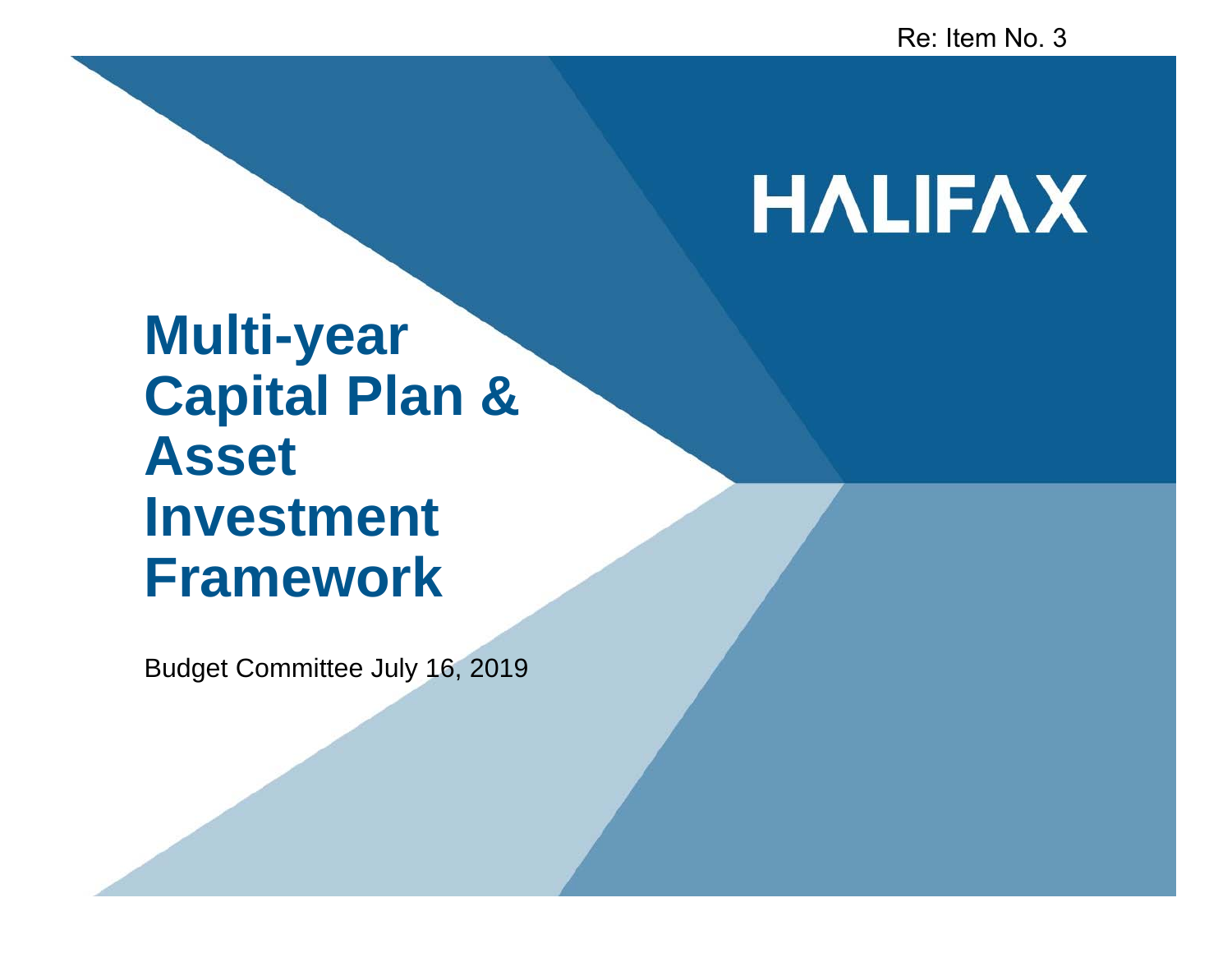## **Overview of Today's Session**

- Multi-year Capital Plan 2020/21 Planning Process
- Asset Management Overview
- Enterprise Asset Management (EAM) To-Date
- Creating an Asset Investment Framework

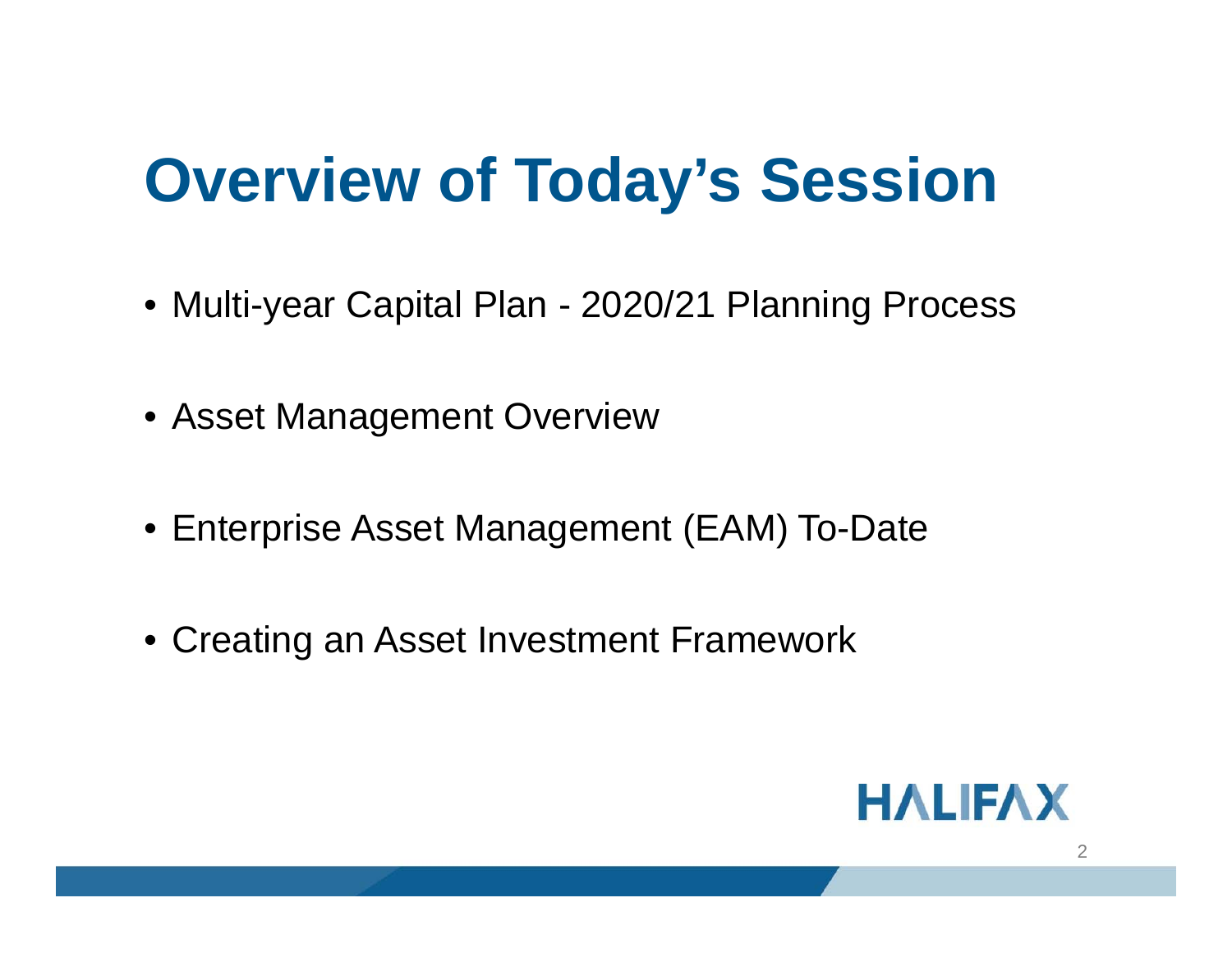# **2020/21 Capital Planning Process**

- 1. Asset Investment Framework
	- *Set guidance for Asset Renewal vs. Growth*
- 2. Prioritizing Capital Outcomes
	- *Assign weightings to Council Priority Areas*
- 3. Long-term Capital Strategy
	- *Set guidance for how asset objectives will be met*
- 4. Capital Funding Framework
	- *Set guidance for funding sources' use*

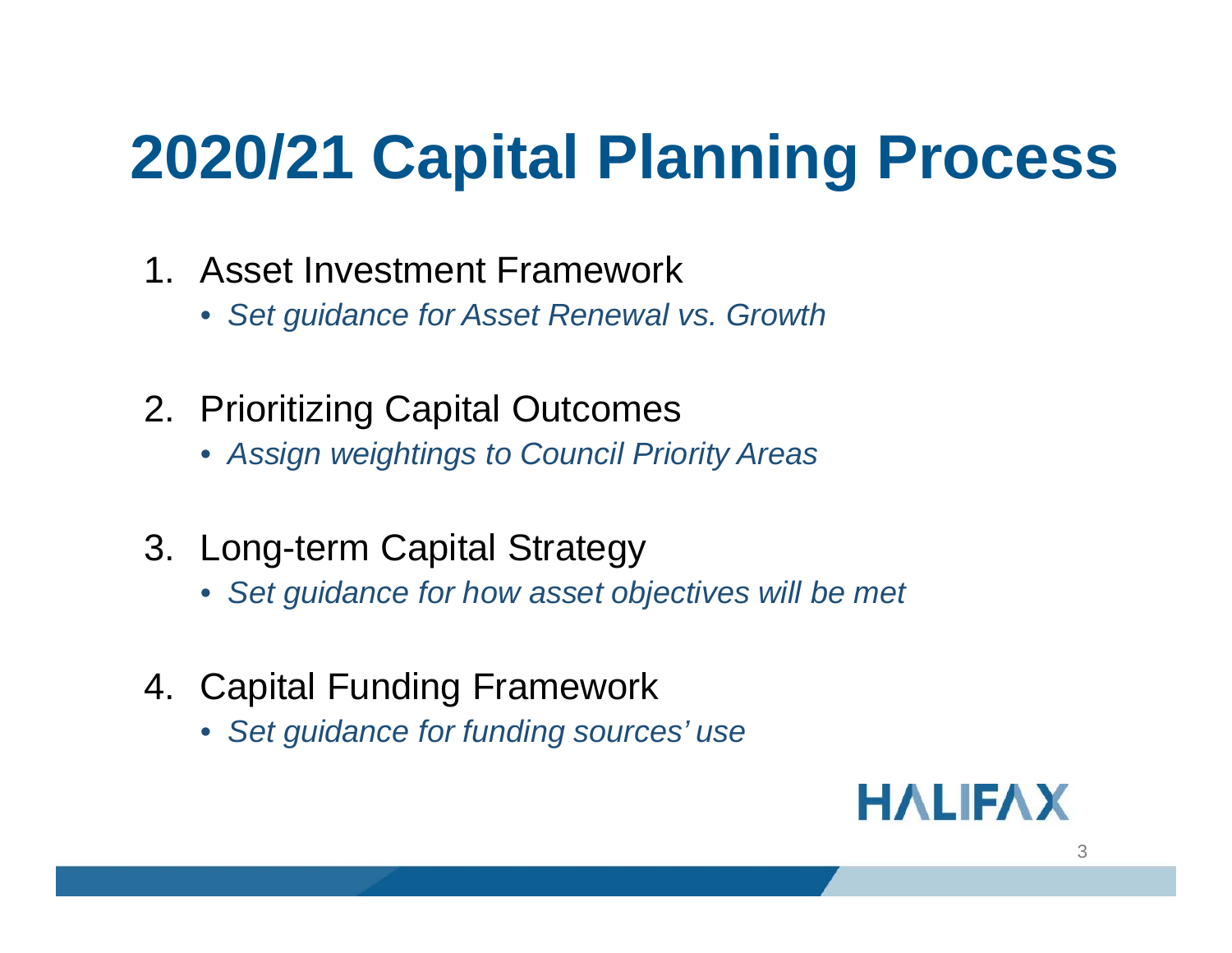### **High-Level Infrastructure Dependencies**

Local government exists as a service provider.

Services which are **collectively agreed upon** and **collectively paid for**, for the greater good of the community.

Infrastructure exists to provide services to the community.

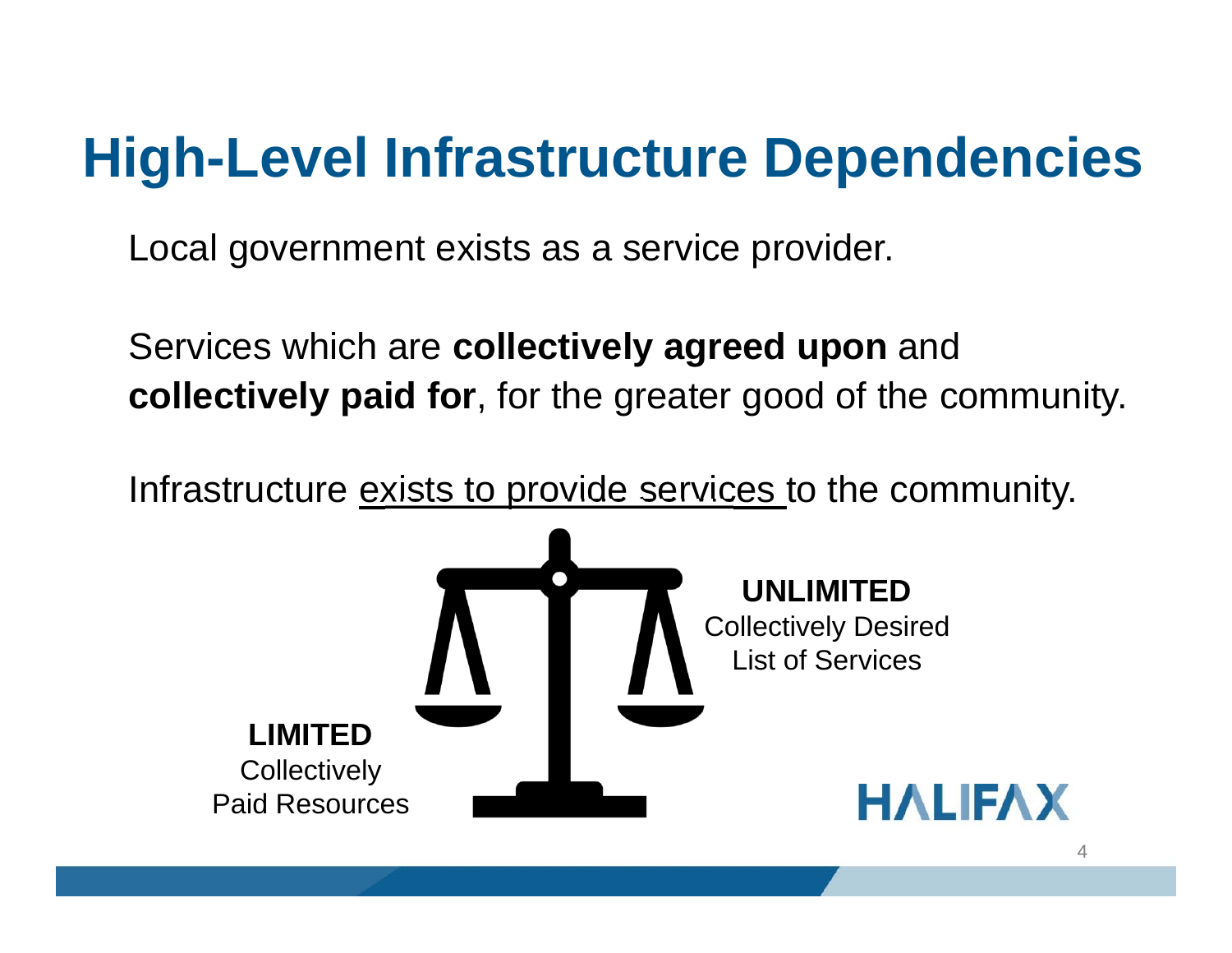## **How is Balance Achieved?**

>Trade-Offs will always be necessary.

>Informed decision-making is critical.

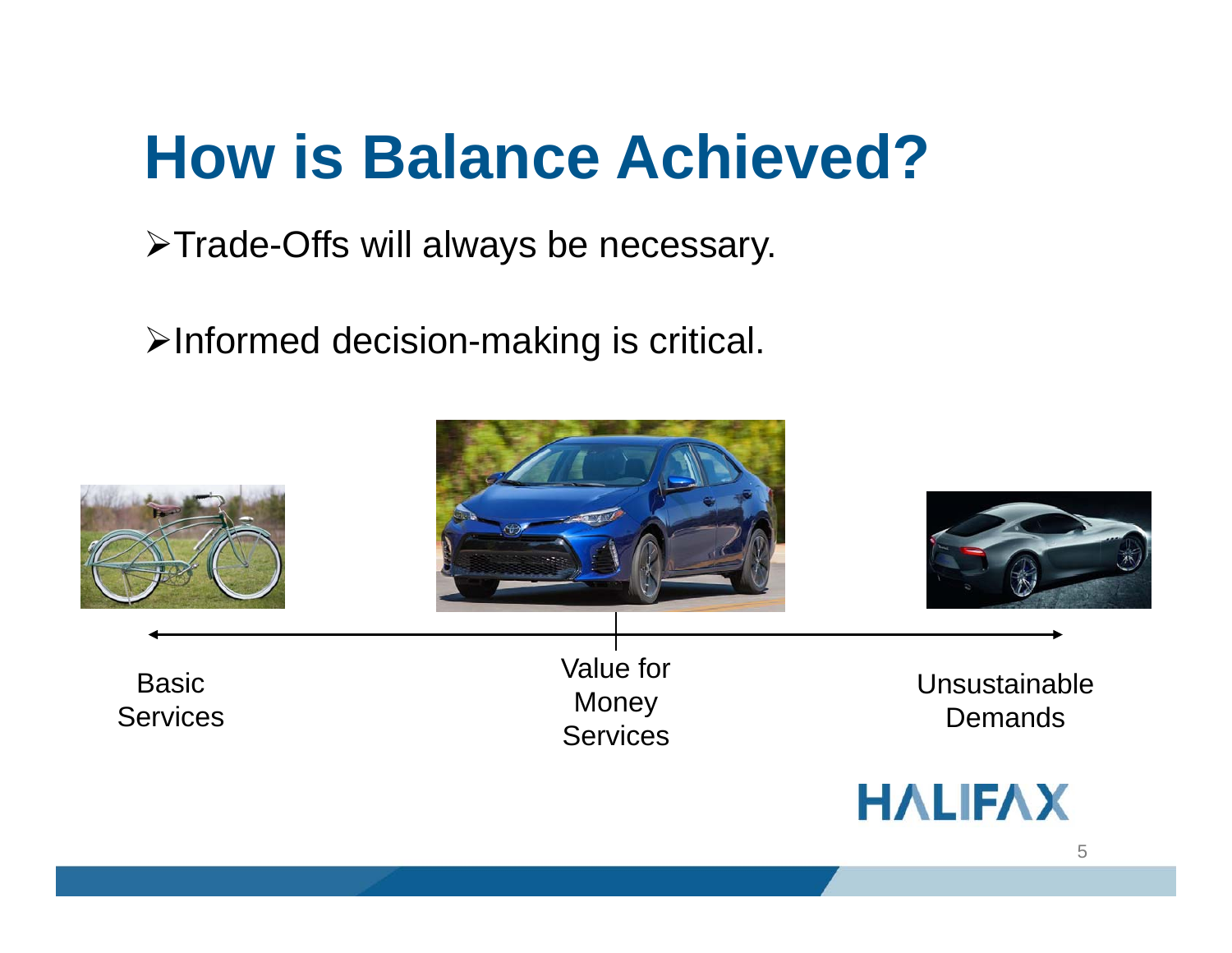# **Asset Management Objective**

*The practice of managing assets to minimize the total cost of owning and operating them while delivering the desired service levels.*

- We are not sized to do everything we want to do. (staff and \$\$)
- Desire exists for operations to be predictable, reliable, and sustainable.
- All proposed projects have merit, creating the difficult challenge to prioritize within our capacity for optimal long-term outcomes.

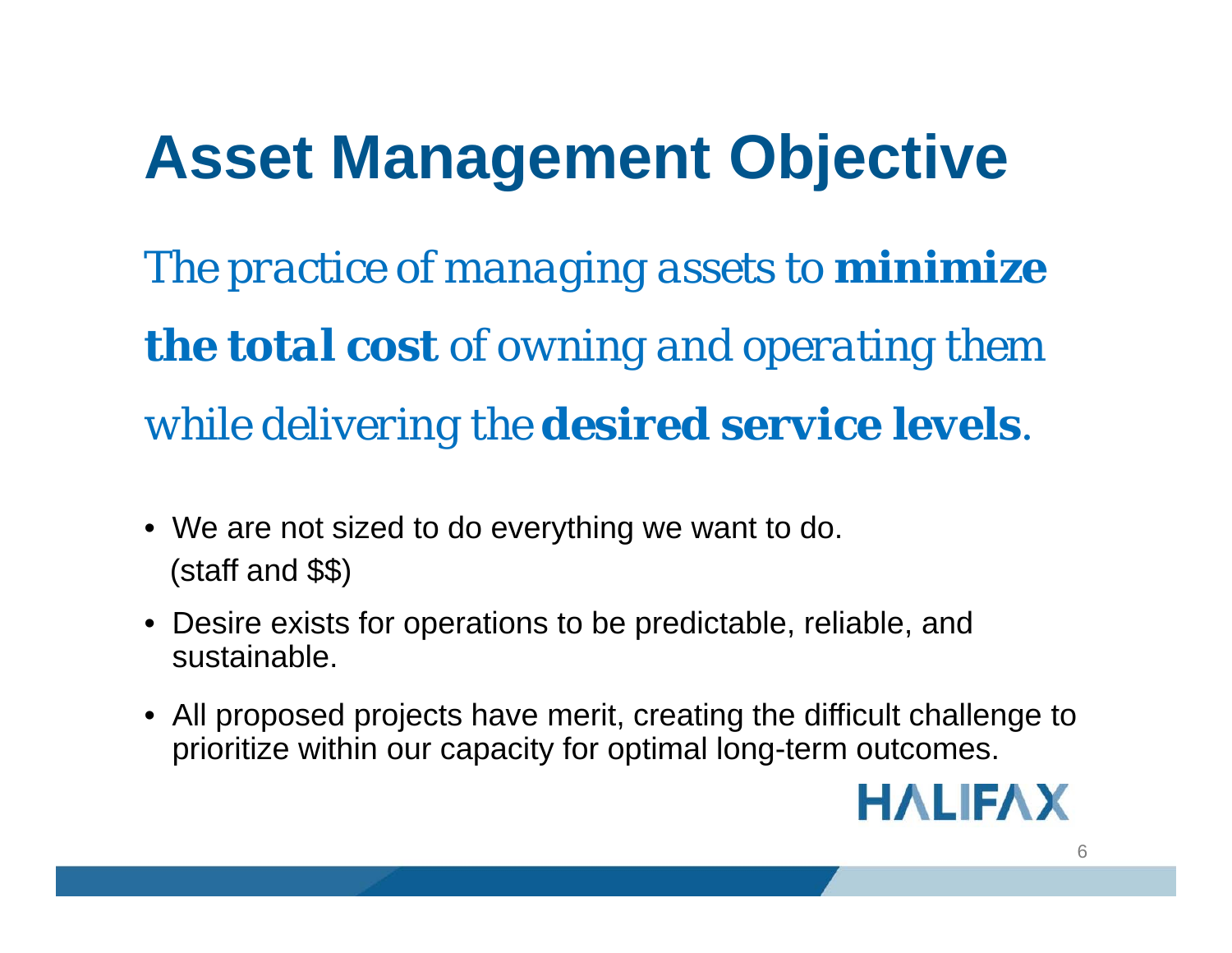# **Long-Term Plan Considerations**

- Are we spending too much, or too little, on HRM's infrastructure?
- Are we investing the right amount in new infrastructure versus maintaining old infrastructure?
- Are we choosing projects to address today's issue only, or prioritizing for the best solution long-term?
- Do we understand what citizens are willing to pay, or not willing to pay for?
- Do we have the right information required to make these decisions?
- What is the impact of this year's decisions on the next generation?

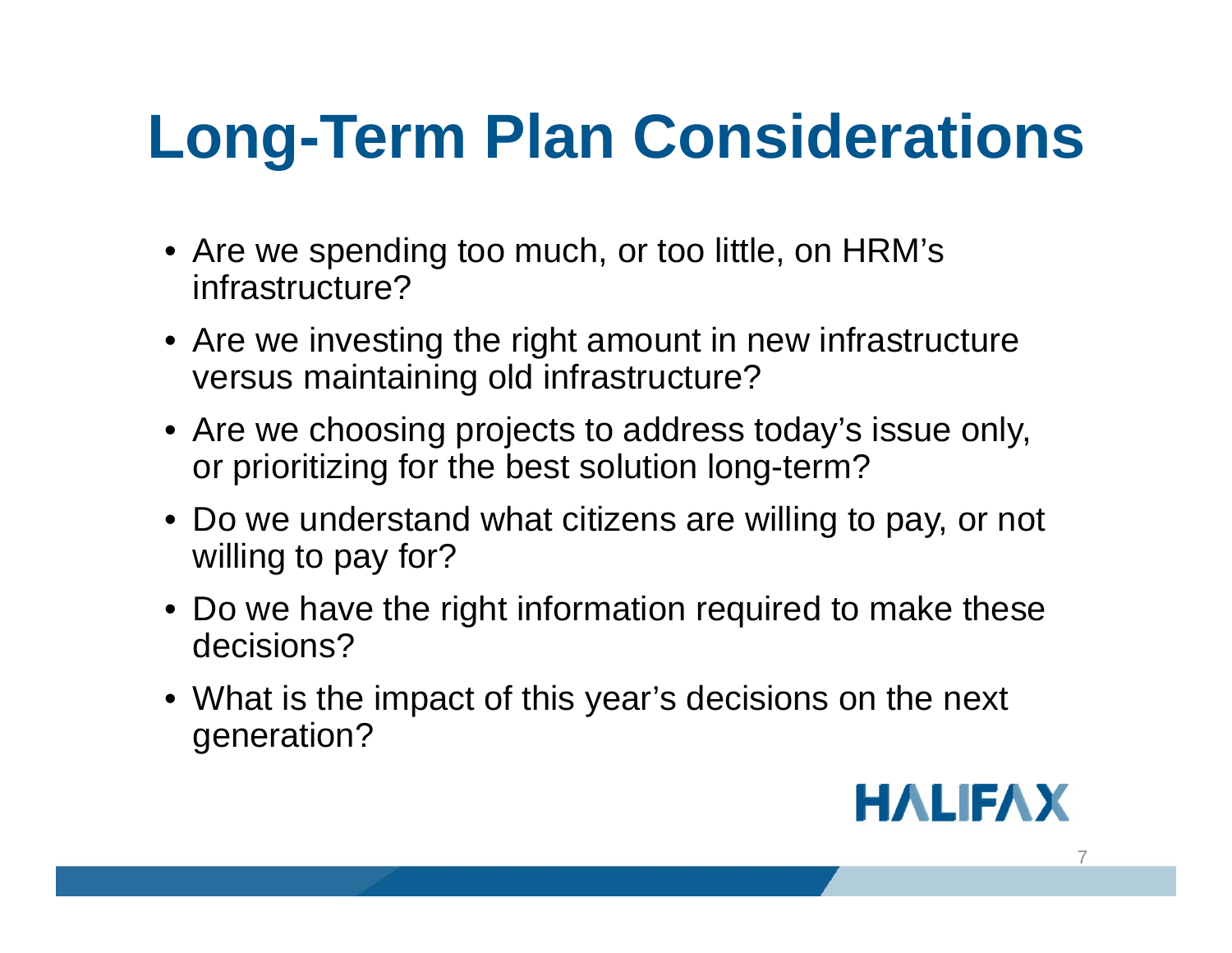# **Collective Decision-Making**

Keys to more informed infrastructure decisions:

- Thorough understanding and agreement of the levels of services to deliver to the community (**Performance**);
- Consideration of the long-term impacts on present-day decisions (**Cost**);
- Develop agreed upon criteria to consistently make Tradeoff decisions with confidence (**Risk**).

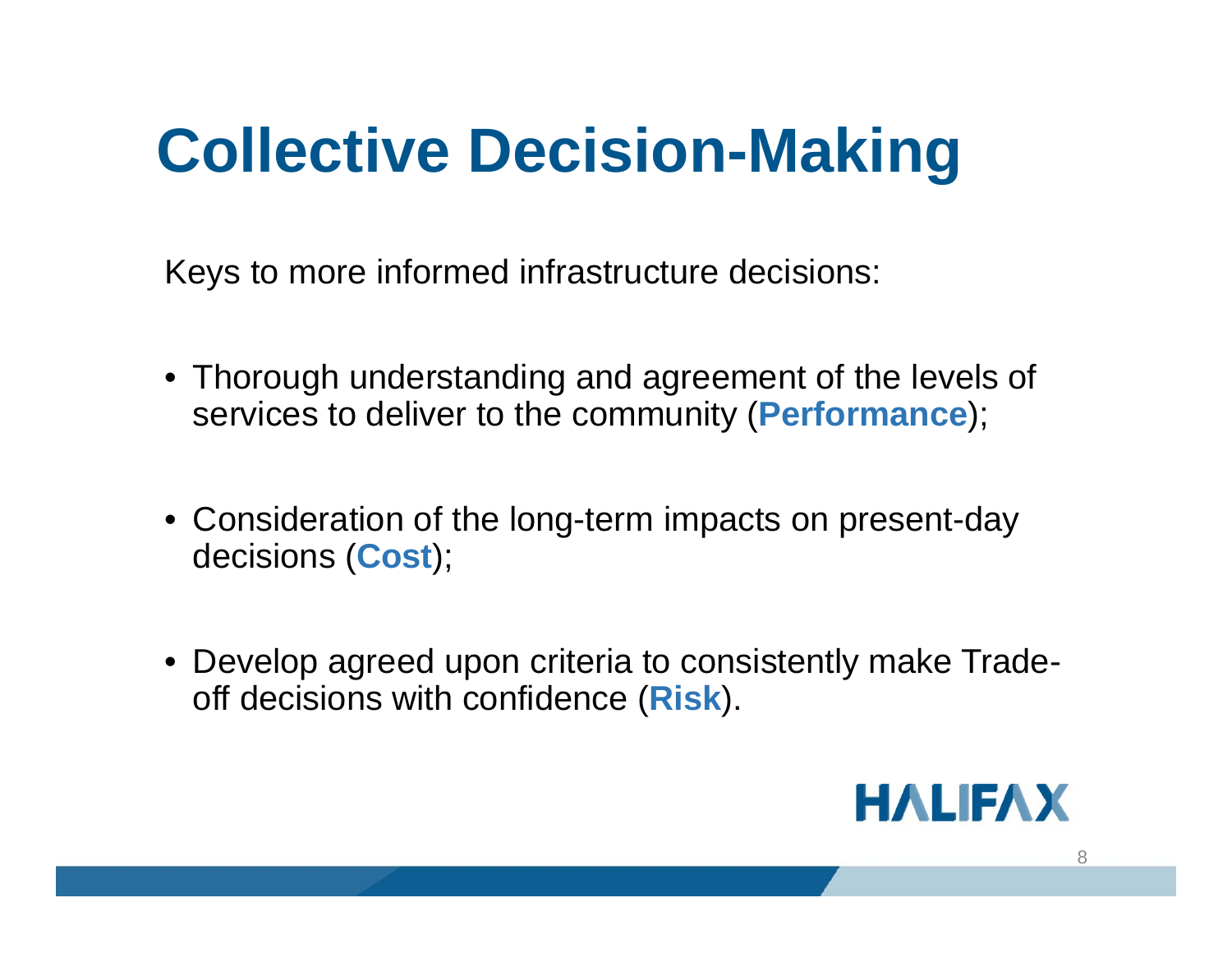# **Clear Objectives = Focused Plans**

#### **Maintenance Management** (Traditional):

- $\triangleright$  Find faults or receive complaints (reactionary)
- $\triangleright$  Check how much budget is remaining
- $\triangleright$  Create work plan to fix the asset if funds are available; defer if funds are not available
- **❖ Service Delivery is unreliable**

#### **Organizational Management (Goal):**

- **≻** Organizational Objectives set
- Levels of Service are debated and agreed upon
- Asset Lifecycle Maintenance Strategies are defined for each asset group (proactive and preventative)
- $\triangleright$  Budgets are aligned with lifecycle maintenance plans
- Service Delivery is predictive and sustainable for the least possible cost

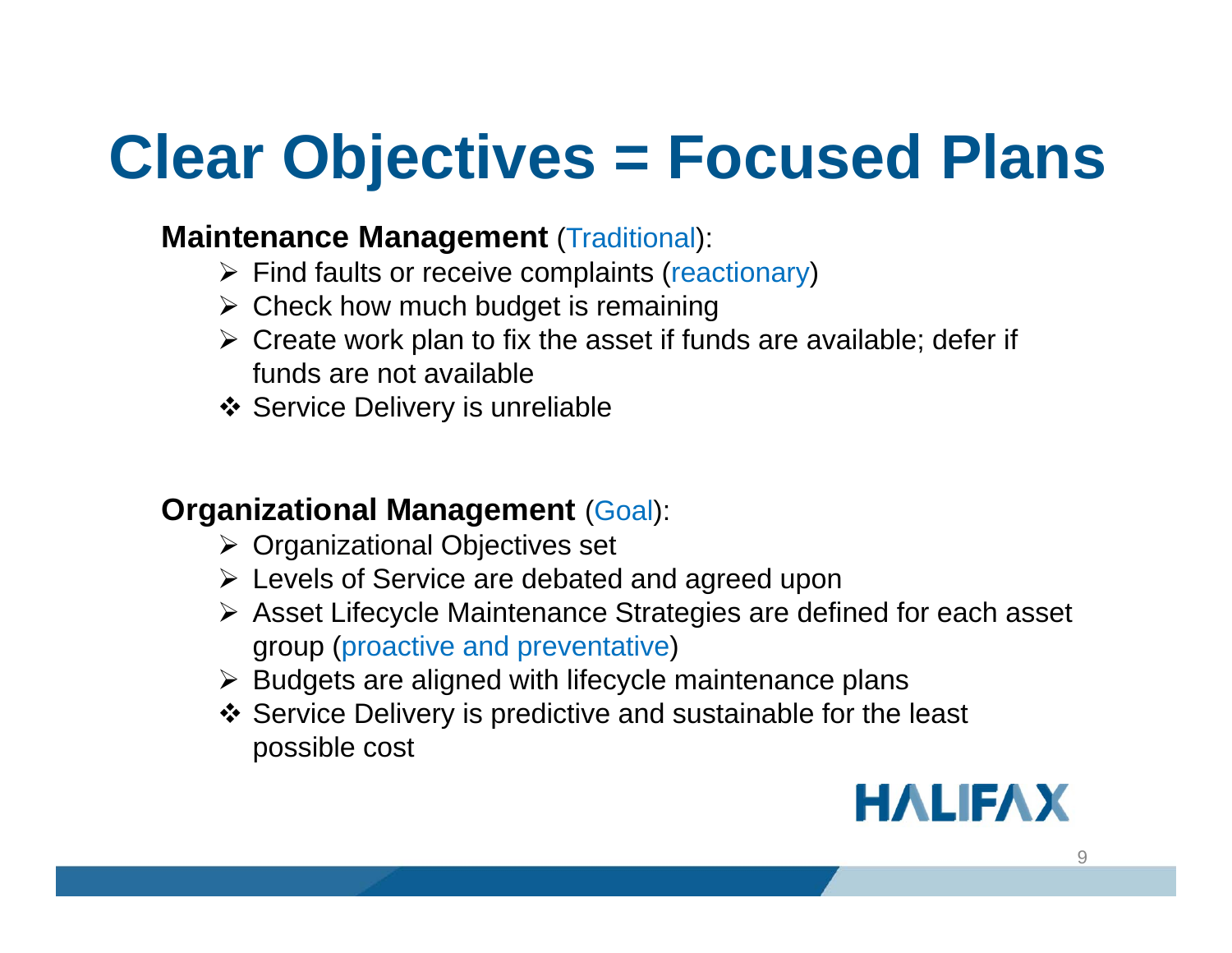### **Full Impact Consideration**

**Full Lifecycle Ownership Costs**

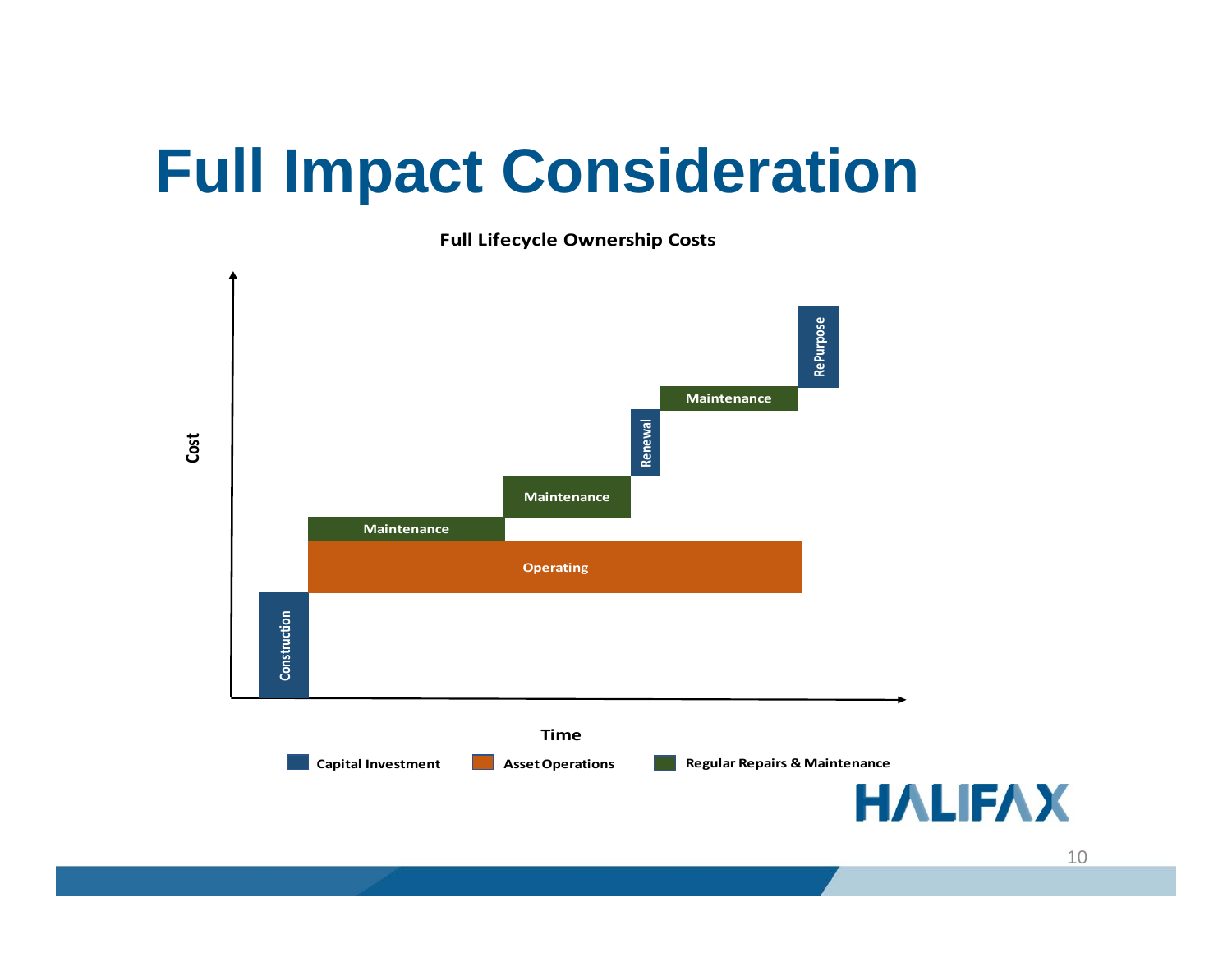### **Enterprise Asset Management To-Date**



- Asset Registry systems and processes implemented
- Work Maintenance Management systems and processes implemented
- **≻ Road Network Analytics system updated**
- Asset Management business model developed, implementation on-going
- **▶ Asset Management Office established**
- Continuous Improvement model implemented and staff networks created
- Capital Prioritization Framework implemented
- Asset Management Policy & Governance in-progress

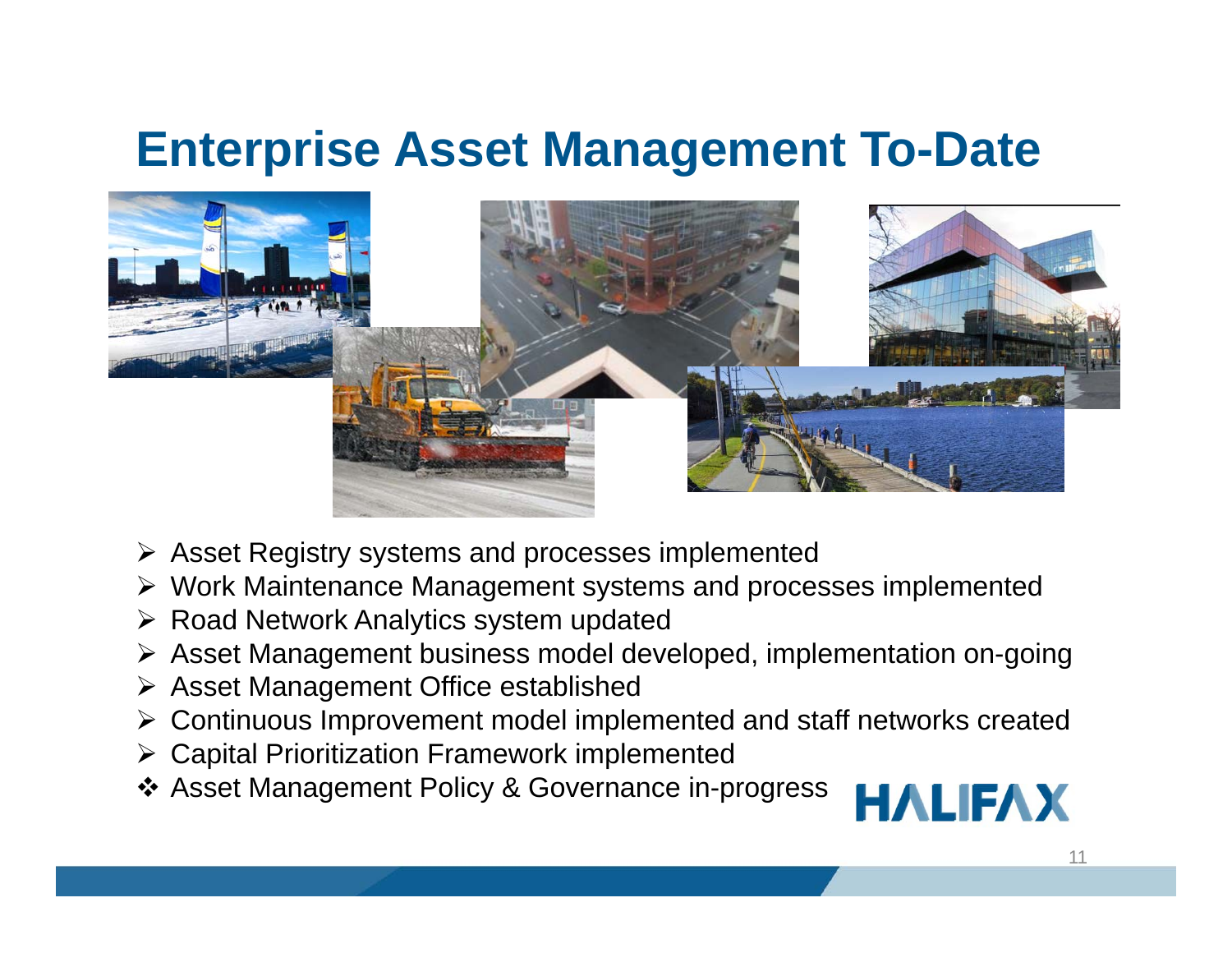Capital planning decisions with limited resources is challenging.

An Asset Investment Framework can assist by:

- •Aligning investment with regional planning goals & objectives
- •Committing to a stable rehabilitation program for existing assets
- Guiding different decision processes depending on the new vs. old infrastructure

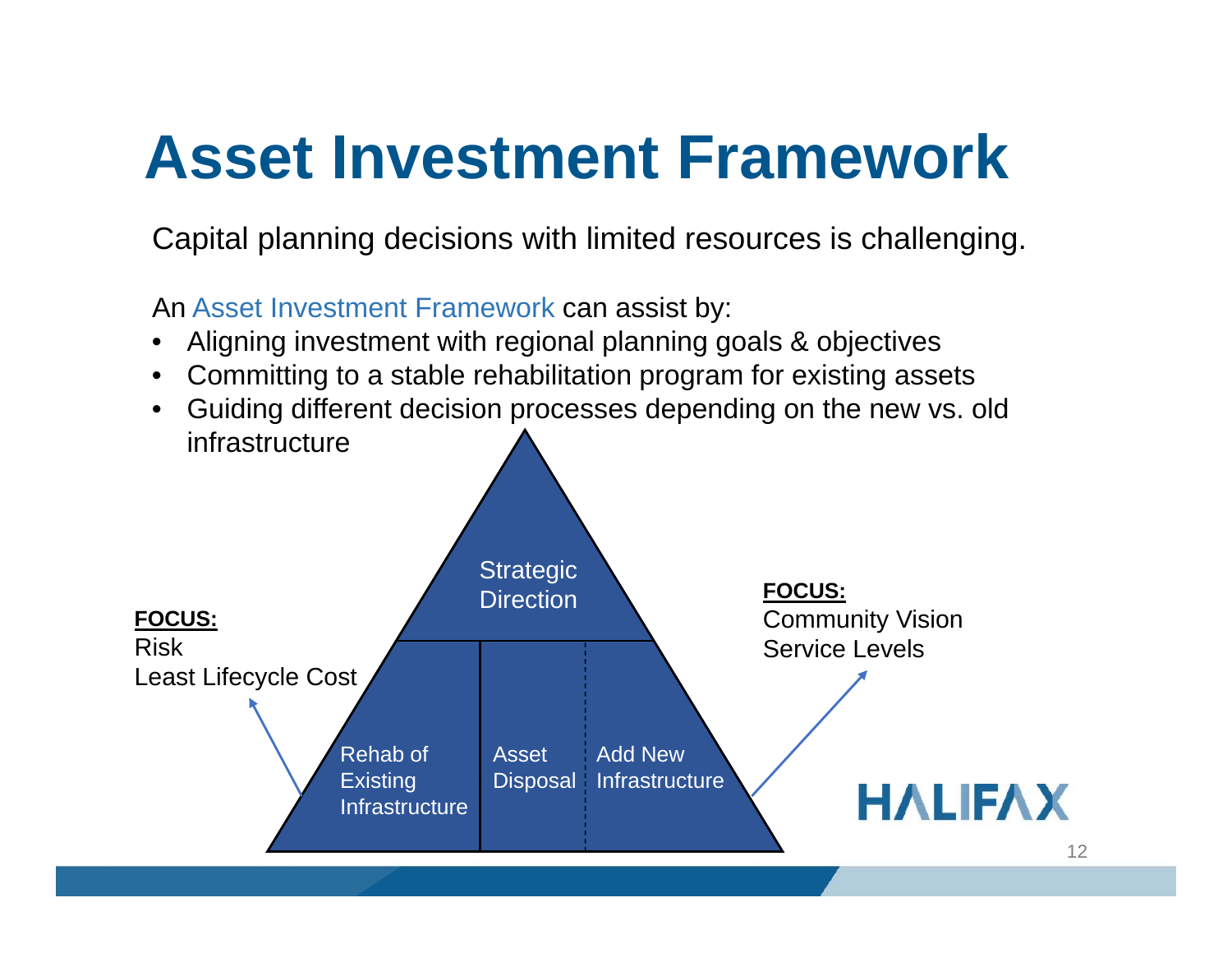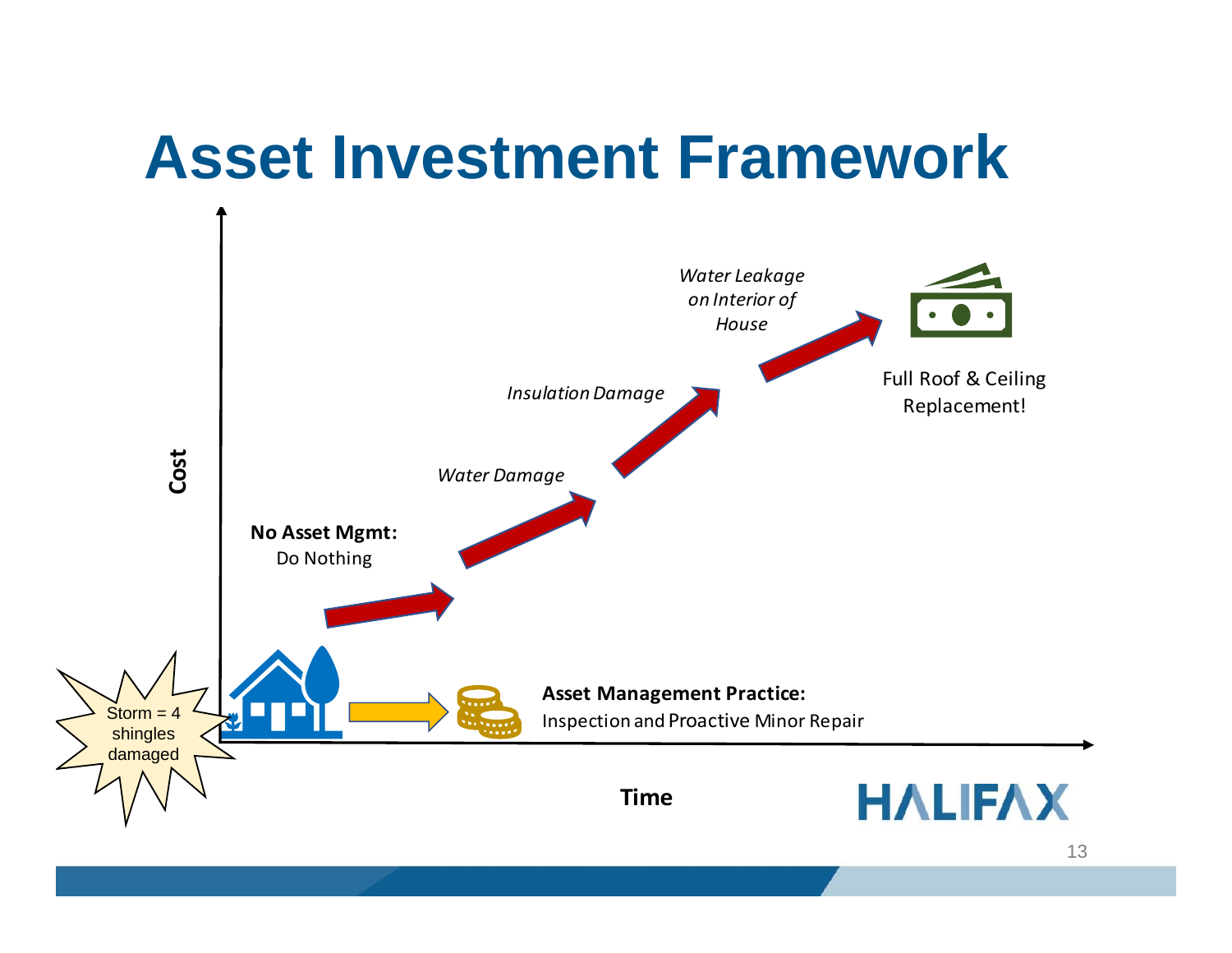~\$3.6 Billion capital investment in current assets, plus annual operating and capital funds to manage, operate and regularly maintain that investment to enable service delivery to the community.

- 368 Buildings
- 1,721 Parks and Playgrounds
- 701 Sports Fields/Courts & Ball Fields 241 Bridges (Vehicle & Pedestrian)
- 1,847 Km's of Paved Roads
- •939 Km's of Sidewalks
- 274 Km's of Trails & Multi-use Paths
- 
- 1,499 Vehicles and 6 Ferries

# **72% past half-life age\***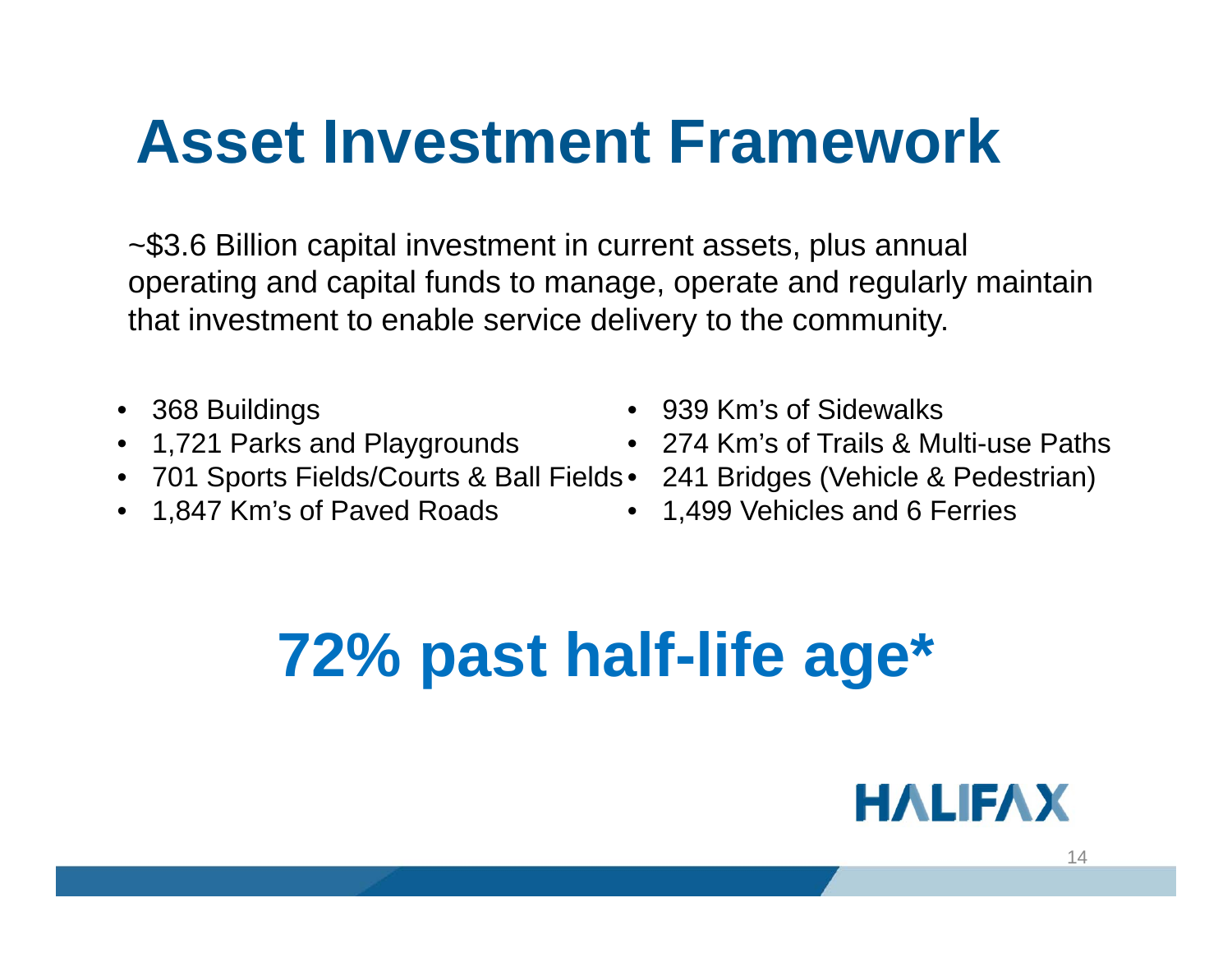